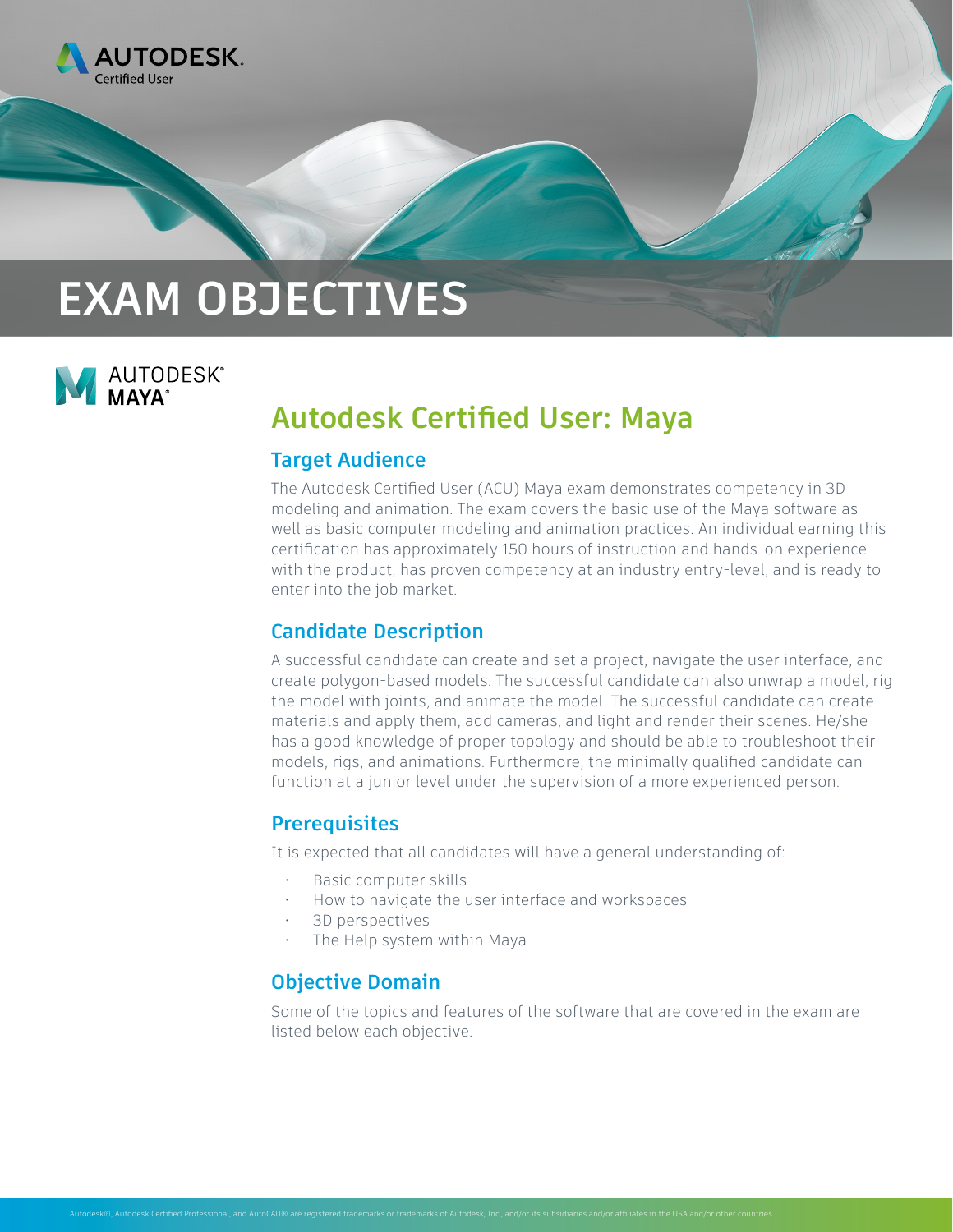

# **1. Scene Management**

#### **1.1 Set up a project**

- **1.1.a** Use the Project Window *i. May include defining a project and setting paths and folders.*
- **1.1.b** Create a new project
- **1.1.c** Set the project

#### **1.2 Setup the scene preferences**

- **1.2.a** Change the grid spacing
- **1.2.b** Set the scene units
- **1.2.c** Set the scene frame rate

#### **1.3 Manage scene objects**

- **1.3.a** Organize objects
	- *i. May include selecting, grouping, parenting, and duplicating.*
- **1.3.b** Navigate and rearrange hierarchies *i. May include the Outliner.*

#### **1.4 Modify Pivots**

- **1.4.a** Identify the coordinate system used by the pivot
- **1.4.b** Change the coordinate system used by an object or component

#### **1.4.c** Modifying the pivot

*i. May include moving the pivot, rotating the pivot, using discreet rotate on a pivot, snapping the pivot to a vertex, and centering the pivot on an object.*

#### **1.5 Modify attributes on one or more objects**

- **1.5.a** Locate the value of an animated attribute
- **1.5.b** Change multiple object's attributes
- **1.5.c** Use the Input Line for precision transformation

#### **1.6 Change viewport display**

- **1.6.a** Change viewport shading
- **1.6.b** Change viewport lighting
- **1.6.c** Determine poly count

# **2. Modeling**

#### **2.1 Create a polygon primitive**

- **2.1.a** Toggle interactive creation
- **2.1.b** Manipulate the parametric attributes*.*

#### **2.2 Edit polygon surfaces**

- **2.2.a** Identify polygon components
- **2.2.b** Add polygon components
	- *i. May include Edit Mesh tools such as Insert Edge Loop, Offset Edge, Bevel, Fill Hole, Append to Polygon, and Wedge.*
- **2.2.c** Manipulate polygon components
	- *i. May include moving and rotating.*
	- *ii. May include switching between various object and component modes.*

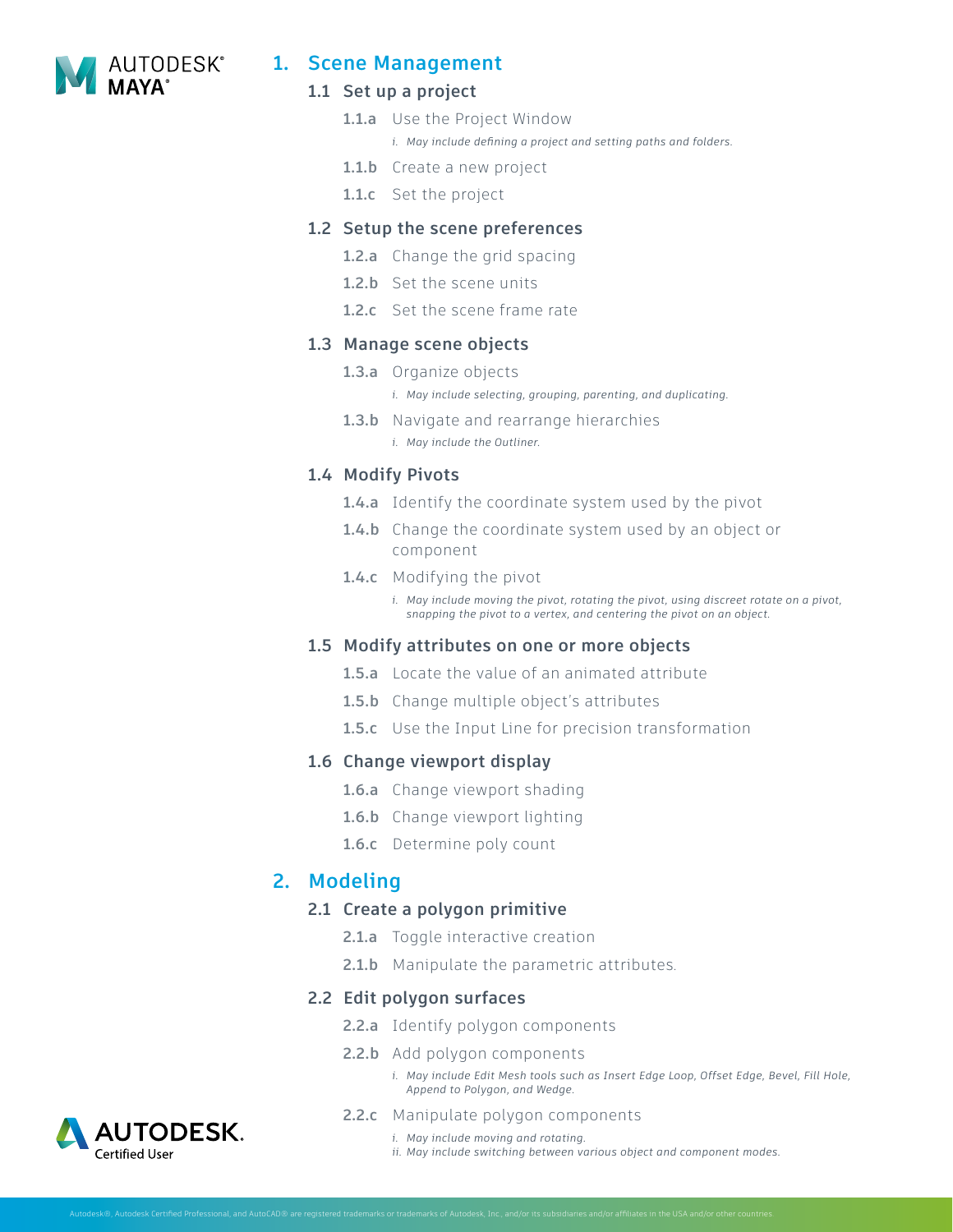

**2.2.d** Use the Mesh Display menu *i. May include hard and soft edges.*

#### **2.3 Use image planes**

- **2.3.a** Create an image plane
- **2.3.b** Adjust/modify an image plane

#### **2.4 Modeling tool kit**

- **2.4.a** Utilize Symmetry and Constraints *i. May include transform and selection constraints.*
- **2.4.b** Illustrate uses of Soft Selection *i. May include changing Soft Selection parameters.*
- **2.4.c** Perform object operations *i. May include Combine, Separate, Smooth, and Boolean.*
- **2.4.d** Manipulate components *i. May include extruding, beveling, bridging, and adding divisions.*
- **2.4.e** Utilize tools to modify geometry *i. May include Quad Draw, Multi-Cut, Target Weld, and Connect.*

# **3. Texture Coordinates**

#### **3.1 Assign UVs to a mesh**

- **3.1.a** Apply basic UV mapping projections *i. May include Automatic, Planar, Cylindrical, and Spherical.*
- **3.1.b** Change attributes of UV projections

#### **3.2 Use the UV Editor**

- **3.2.a** Describe UV components *i. May include defining a UV and identifying a UV shell.*
- **3.2.b** Transform a UV shell
	- *i. May include Cut, Move and Sew, Unfold, Relax, and Layout.*
- **3.2.c** Utilize UV manipulation aids
	- *i. May include assigning a checker map and showing distortion.*

# **4. Materials / Shading**

#### **4.1 Work with a material**

- **4.1.a** Differentiate material types
- **4.1.b** Differentiate shader types
	- *i. May include Lambert, Phong, Blinn, and Anisotropic.*
- **4.1.c** Create a material
- **4.1.d** Assign material to an object

*i. May include assigning materials to selected polygons.*

#### **4.2 Modify material attributes**

- **4.2.a** Use Hypershade
	- *i. May include modifying materials using the graph.*
- **4.2.b** Apply textures to materials
	- *i. May include classifying texture types (2D and 3D procedurals, file textures), using color and normal textures, and identifying projection types (when using procedural or using 3D texture types).*

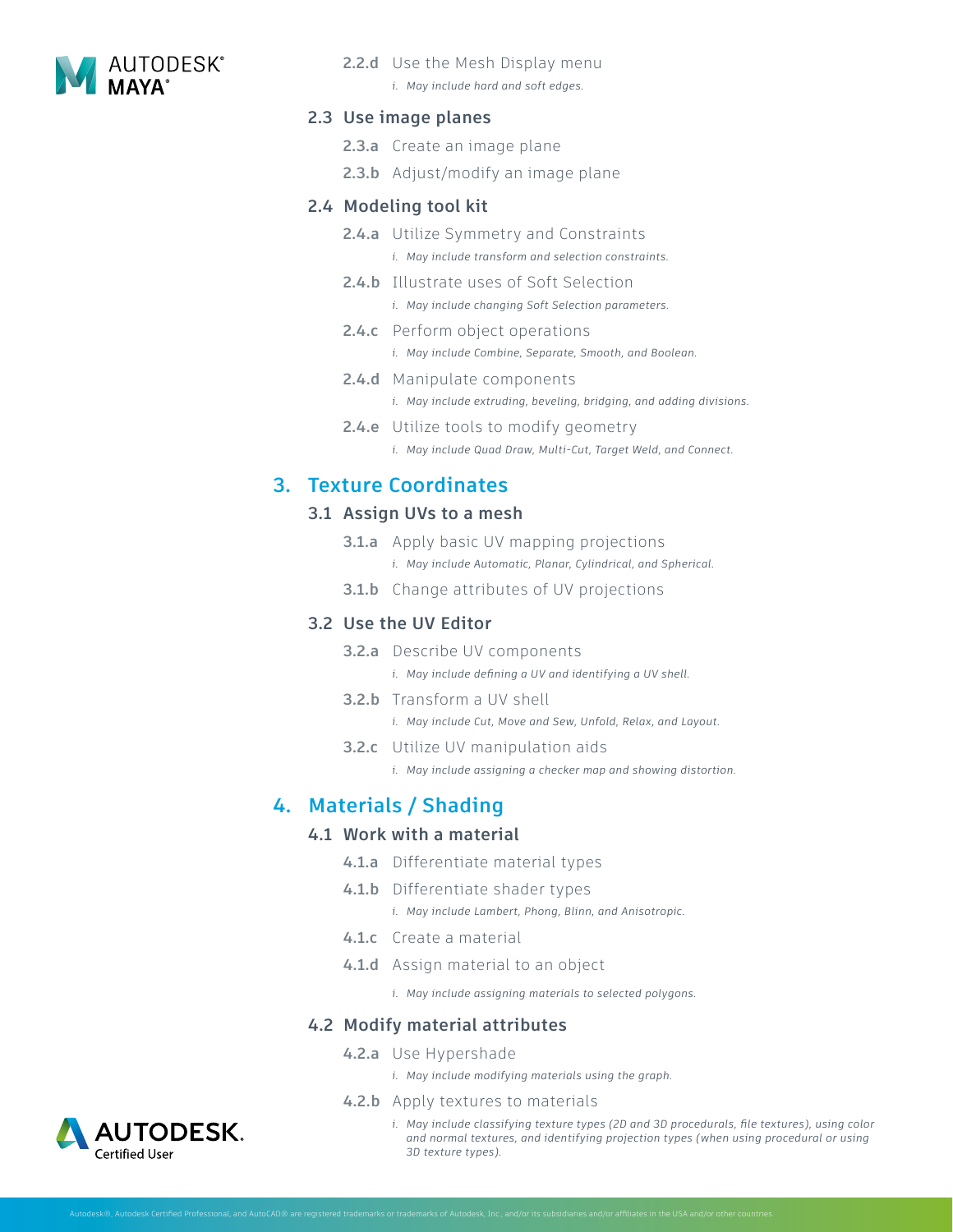

# **5. Rigging**

#### **5.1 Utilize the Skeleton tools**

- **5.1.a** Create joints
	- *i. May include joint orientation.*
- **5.1.b** Edit joints
	- *i. May include Insert, Mirror, Remove, Connect, Disconnect, and Reroot.*
- **5.1.c** Implement Inverse Kinematics (IK) on joints *i. May include solver types (RP/SC).*

#### **5.2 Use the Skin tools**

- **5.2.a** Bind a mesh to joints
- **5.2.b** Paint skin weights

#### **5.3 Apply constraints**

**5.3.a** Identify the constraints

*i. May include Parent, Aim, Point, and Orient.*

**5.3.b** Apply a constraint

*i. May include selection order for creation, weights, etc.*

- **5.3.c** View hierarchy in the Hypergraph
	- *i. May include identifying object connections.*

# **6. Cameras**

#### **6.1 Work with cameras**

- **6.1.a** Differentiate camera types
	- *i. May include Camera, Camera and Aim, and Camera and Aim and Up.*
	- *ii. May include identifying when to use each camera type and knowing the difference between perspective versus orthographic cameras.*
- **6.1.b** Create a camera
	- *i. May include locking and unlocking a camera.*
	- *ii. May include looking through a selected camera.*
- **6.1.c** Use the manipulators to adjust camera attributes directly in the viewport
- **6.1.d** Use the Camera tools to adjust the camera view

*i. May include Roll, Yaw-Pitch, Zoom, Dolly, Track, Tumble, Fly and Walk*

#### **6.2 Modify camera attribute names or values**

- **6.2.a** Define the functions of near and far clip planes
- **6.2.b** Adjust lens/focal length/field of view

# **6.3 Display Film Gate, Resolution Gate, and other view guides**

- **6.3.a** Demonstrate the use of Safe Title and Safe Action
- **6.3.b** Show Resolution gate, film gate, and no gate

# **7. Animation**

**7.1 Use the Time Slider and set Playback preferences**



- **7.1.a** Set keyframes using Auto Key and Set Key
	- *i. May include setting a keyframe, moving/manipulating a keyframe, and removing a keyframe.*